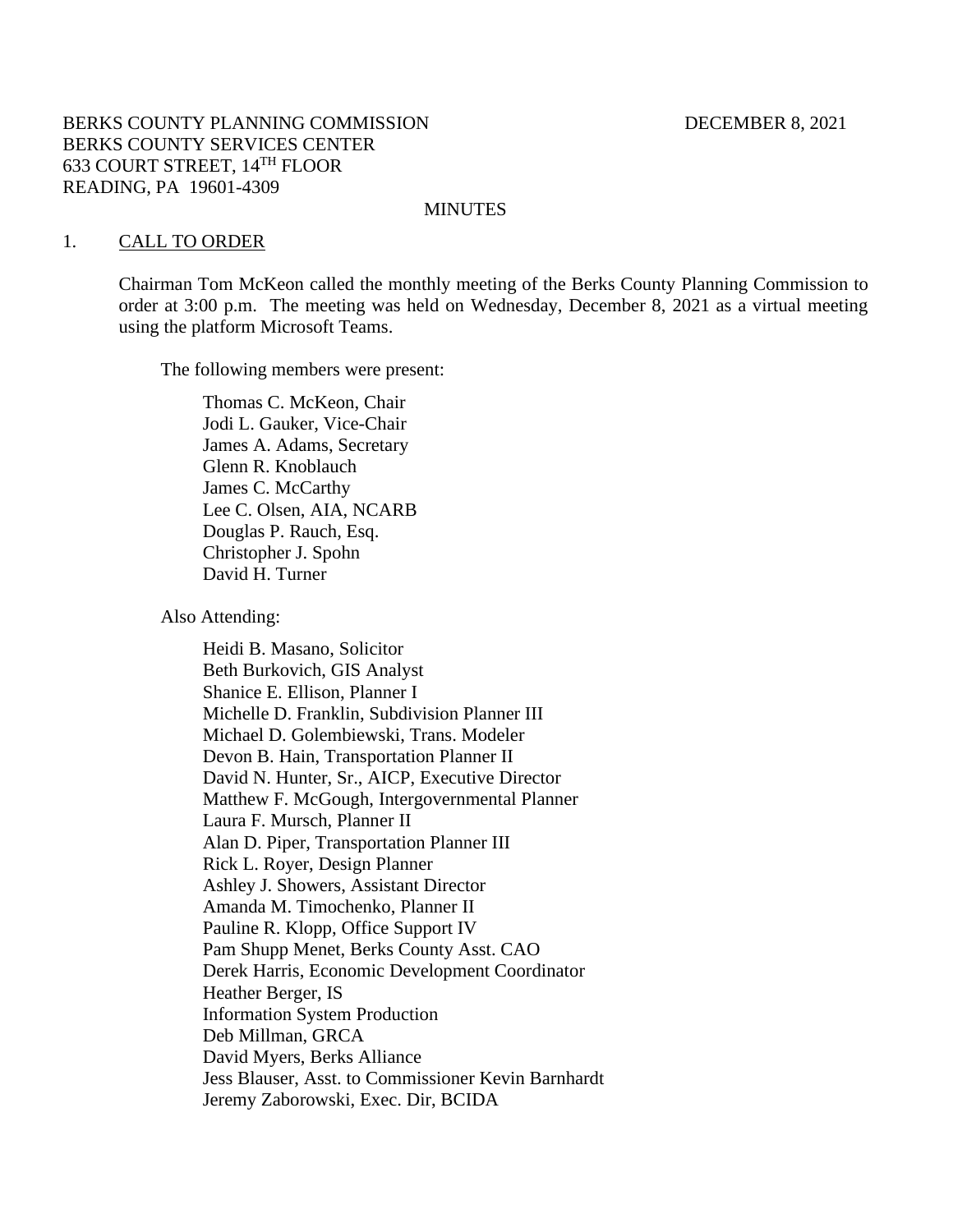December 8, 2021 BCPC Meeting Minutes Page 2

## 2. PUBLIC COMMENT

There was no public comment.

# 3. REPORTS OF OFFICERS AND COMMITTEES

# A. Executive Director's Report

David Hunter mentioned that the next Smart Growth Alliance meeting is being held next Wednesday, December  $15<sup>th</sup>$  at 2:00 p.m. Rodney Ridley from Alvernia University will be speaking about the Cultural Coalition he is involved with. Leah Eppinger, Dauphin Co. Housing Authority Director will also be speaking at this meeting about a non-profit she helped form that is building houses.

David Hunter informed the Commission that he and Laura Mursch hiked the John Bartram Trail last Friday with board members from Schuylkill River Greenways Assoc.

Ashley Showers introduced Rick Royer, who is the Planning Commission's newly hired Design Planner.

Mrs. Showers then informed the Commission about a meeting that was held with a constituent and business property owner about some flooding issues. The property is the former Blue Falls Grove which is now known as Quinta Las Cabanos. Those in attendance were NRCS, Berks Nature, Berks County Conservation District and Reading Area Water Authority, who all stepped up to help and offer guidance.

#### B. Elect Nominating Committee

Mr, McKeon appointed Lee Olsen, Jim McCarthy and Glenn Knoblauch as chair of the Nominating Committee. They were asked to nominate a slate of officers for next year.

# 4. CONSENT AGENDA

# A. Approval of Minutes of November 10, 2021

#### B. Reports for Approval

- Land Development & Subdivision Activity Report & Summary
- Endorsed Land Development & Subdivision Activity Report
- MOTION: Lee Olsen made a motion to approve the Consent Agenda. The motion was seconded by Doug Rauch and passed unanimously.
- 5. Staff and Stakeholder Reports